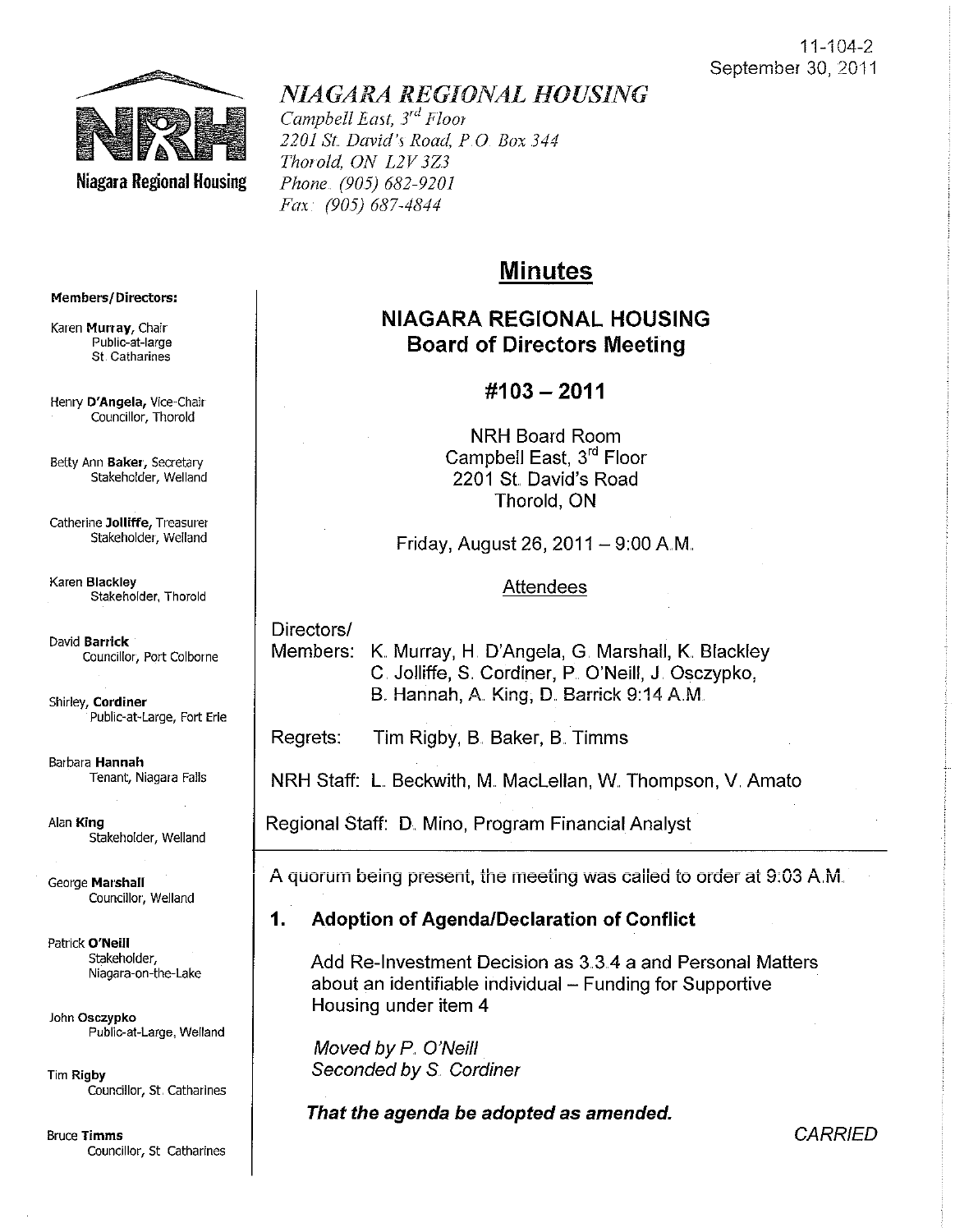No conflicts were declared

### 2. Approval of Minutes July 29, 2011 Meeting

Moved by H. O'Angela Seconded by G. Marshall

#### That the minutes of the July 29, 2011 meeting be adopted.

**CARRIED** 

### 2.1 Business Arising

#### Updates

Item  $4.1$ , NRH Welland Site – RFP for Architect has been issued. Staff will be meeting with tenants and neighbours next week. There should no longer be a need to discuss this as a closed session item.

Item 5 SHSC Insurance Program - NRH will be able to apply for an exemption for a least another year,

### 3" New Business

### 3.1. Banking Resolution-Report 11-103-3.1.

Staff advised that the bank will allow NRH to insert the phrase "with written approval of the Regional Municipality of Niagara's Council" after sections 2(b) and  $2(c)$  on page 1, with reference to this phrase again at the bottom of page 2.

At the end of 2(c) staff was also directed to add:

"This clause does not preclude the Company from renewing existing mortgages without Council approvaL"

Moved by K. Blackley Seconded by A. King

### That, Niagara Regional Housing Board of Directors approve the Resolution **Regarding Banking and Security as modified by NRH on E-FORM 203** (1112008) provided by the Royal Bank.

**CARRIED** 

# 3.2.  $2<sup>nd</sup>$  Quarterly Report to Council - April 1 to June 30, 2011 - Report 11-103-3.2.

The General Manager advised that move-outs decreased and work orders increased during the  $2<sup>nd</sup>$  quarter; a reflection of Niagara's economic condition as tenants seem to be deciding to stay in affordable housing rather than move.

D. Barrick joined the meeting at 9:14 A.M.

Attention was drawn to the new format for reporting on community partnerships by municipality on pages 7 to 9; this format to be used semi-annually,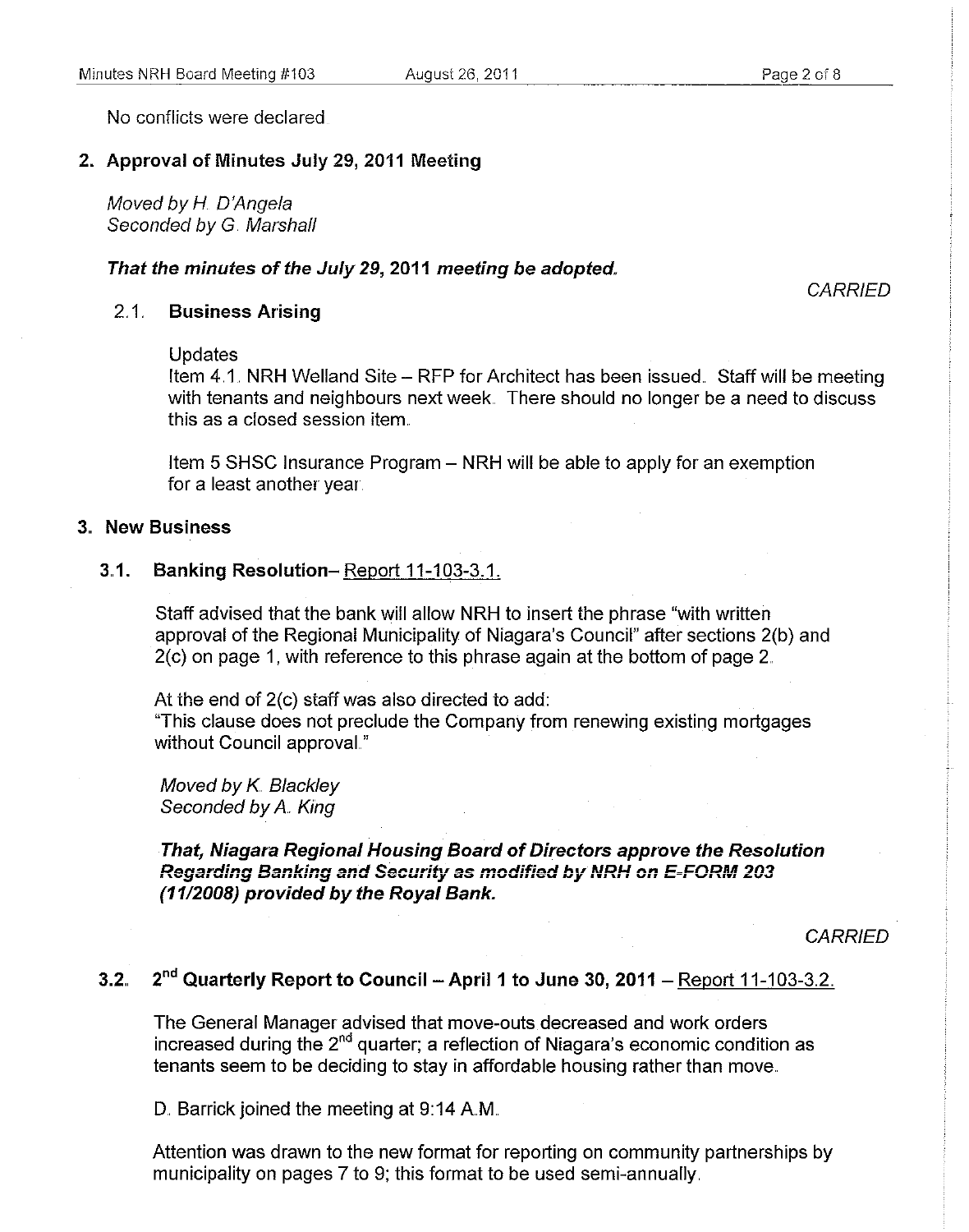Directors were advised that due to an agreement with the federal government, NRH cannot make public announcements or hold openings upon completion of new development projects under the Canada-Ontario Affordable Housing Program.

Moved B. Hannah Seconded by J. Osczypko

That, the NRH 2<sup>nd</sup> Quarter Report to Council April 1 to June 30, 2011 be approved and forwarded to the Public Health and Social Services Committee, and subsequently Regional and Municipal Councils for information..

CARRIED

## 3.3.  $2<sup>nd</sup>$  Quarter Operational Reports – April 1 to June 30, 2011– Report 11-103-3.3.

#### 3.3.4.a Re-investment Decision - Chart  $11-103-3.3.4a$

H. D'Angela, Investment Committee Chair, and staff met with NRH's investment advisor. A higher return will be realized by breaking down the total investment amount into several smaller units of under \$95,000 each to take advantage of the insurance coverage provided by the Canadian Deposit Insurance Corporation .. A chart was distributed with details ..

Moved by A. King Seconded by B. Hannah

That, the NRH Board approves the Investment Committee decision in the investment of the \$1,016,700 Guaranteed Investment Certificate (GIC) into 1 year and 2 year GICs with principle amounts to not exceed \$95,000, thereby ensuring protection under the Canadian Deposit Insurance Corporation (CIDC) ceiling of \$100,000 and at the same time taking advantage of higher returns.

**CARRIED** 

Moved by S. Cordiner **Seconded by G. Marshall** 

That, the NRH Board of Directors approves the Operational Reports and Report on Variances (report 11-103-3.3.) as at June 30, 2011.

**CARRIED** 

### 3.4. Draft 2012 Operating Budget - Report 11-103-3.4.

Directors were asked to change 2.44%, on the first, page to 2.7%. Budget guidance was changed to 2.7% including debt just prior to packages being sent out Charts A and B also need to be revised. Staff to email revised charts Band C to Directors.

Action by: V Amato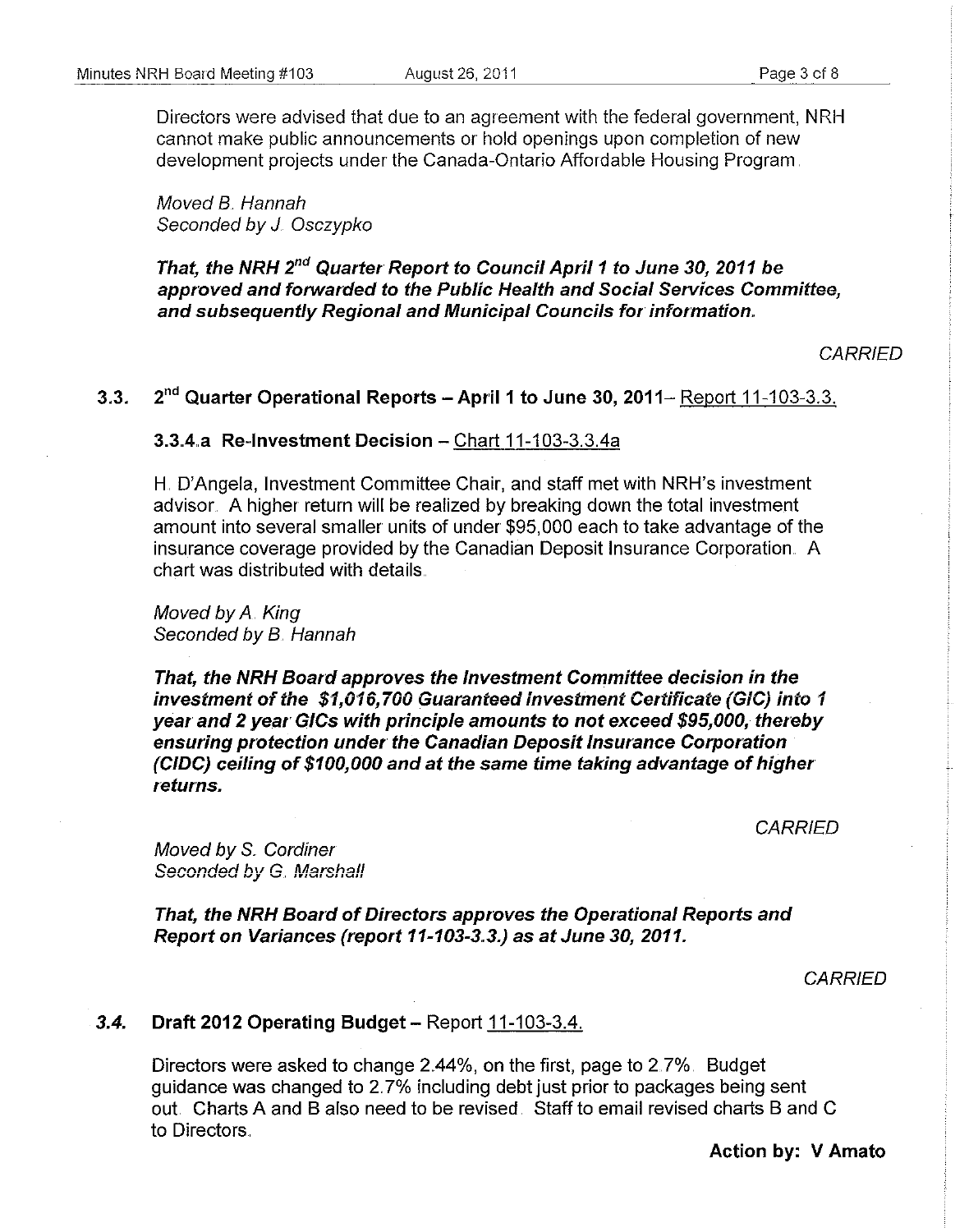NRH is \$120,000 over budget guidance in the proposed 2012 budget due to the continual decline of federal funding. In past years, NRH has been able to absorb the decline in Federal funding; this is no longer the case for 2012.

Additionally, in 2012, MMAH will be locking in SM funding for another 5 years .. Although, the age and size of the NRH portfolio should place Niagara in a higher funding band, the previous Ministry review did not result in a change and Niagara is still in the lowest funding leveL

Only 8.6% of the NRH budget is discretionary and with salaries already frozen the only way to reduce the budget would be to cut services ..

Moved by S. Cordiner Seconded by C. Jolliffe

**That, the Niagara Regional Housing Board of Directors approves the 2012 Operating Budget; and,** 

**That, Council be requested to encourage the Province to distribute Federal funding to Niagara in a more equitable manner;** 

#### **CARRIED**

Staff was directed to set up a meeting with the Regional Chair, NRH Chair and General Manager to discuss this situation ..

**Action by: L. Beckwith** 

### **3.5. Reappointment of Directors -** Report 11-103-3.5.

It was agreed that the reappointment process should be revised to include the following steps:

Step 1 - Chair of Board contacts Directors to see if they would like to renew for another term.

**Step 2 - The Board reviews the performance of each Director who is being** considered for re-appointment. Through secret ballet each of the Directors confirms their support or lack of support for reappointment

Step  $3 -$  The results of the Board review of performance is provided to the applicable Director who is up for reappointment and to the Nominations Committee.

D. Barrick noted that the majority of the Nominations Committee is made up of staff (Regional and NRH); it should be less staff and more Board driven.

The General Manager explained the attendance chart. For the benefit of Directors who were unable to attend today's meeting, staff will send email reminder re: advising reason for absence and explaining how attendance stats are recorded.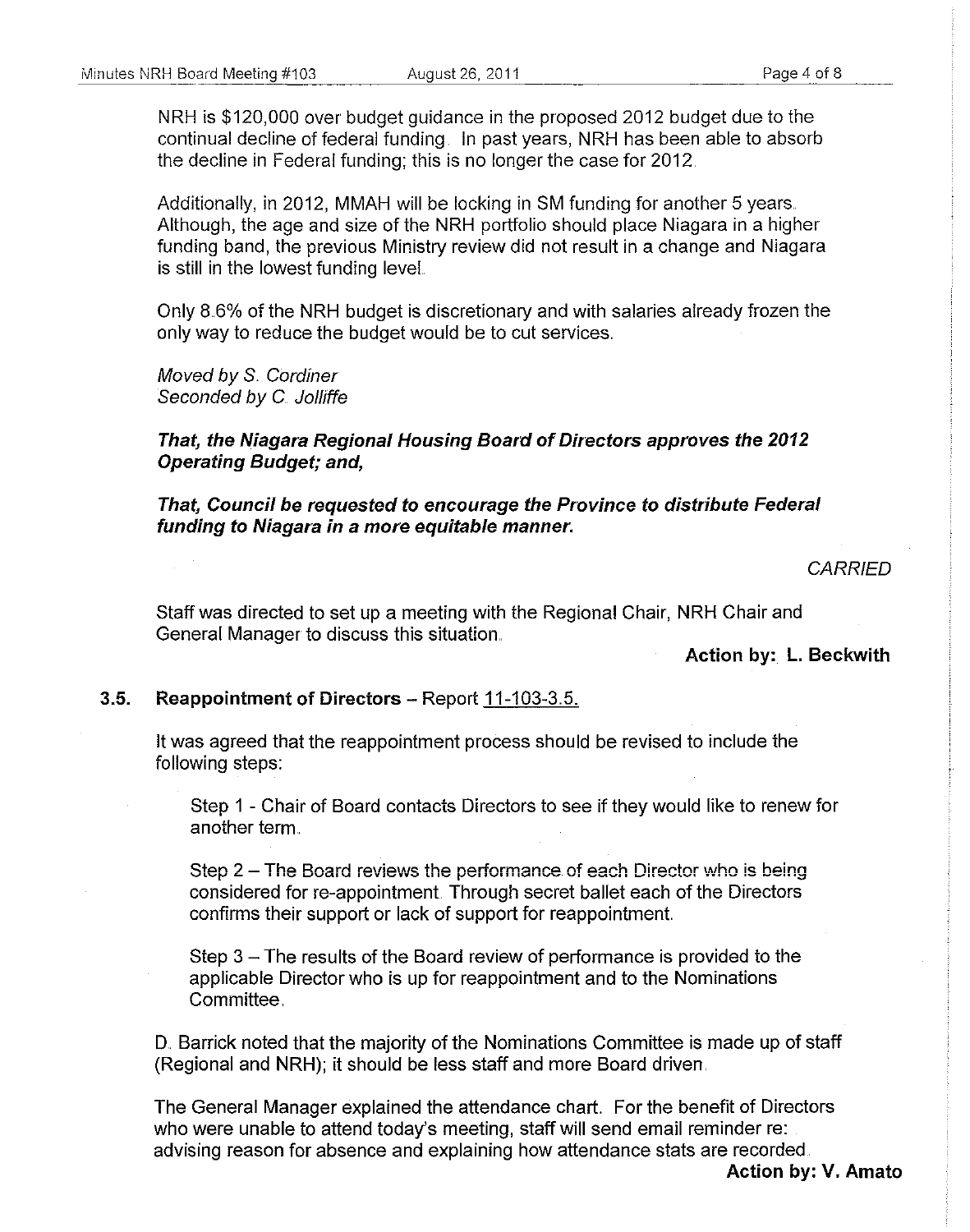Moved by S. Cordiner Seconded by A. King

- *1.,* That the revisions to the reappointment process as described in this report be approved as amended; and,
- 2. That the NRH Board finalizes the performance review for those Directors seeking reappointment

**CARRIED** 

3.6. Ontario Housing Policy Statement - Report 11-103-3.6.

The General Manager advised that Niagara's Housing and Homelessness Plan submission is due January 1, 2014.

Directors may want to place copy of the Ontario Housing Policy Statement in their handbooks.

Moved by P. O'Neill Seconded by H. D'Angela

That, Niagara Regional Housing Board of Directors receive this report for information

**CARRIED** 

#### 3.7. 2011 Annual General Meeting and National Housing Day - Report 11-103-3.7.

Staff advised that CMHC has offered to sponsor NRH's National Housing Day event in the amount of \$2,000, Directors agreed that the AGM should be on a separate day from the regular meeting and that it should be an  $8:30$  A.M, breakfast meeting.

Detail on the stakeholder engagement process and the AGM were referred to the **Executive Committee for further discussion.** 

#### 4. Closed Session  $-10:34$  A.M

Moved by G, Marshall Seconded by J Osczypko

That the meeting move into closed session to consider information of a confidential nature relating to Personal Matters about an identifiable individual including municipal or local board employee's - Funding for Supportive Housing

CARRIED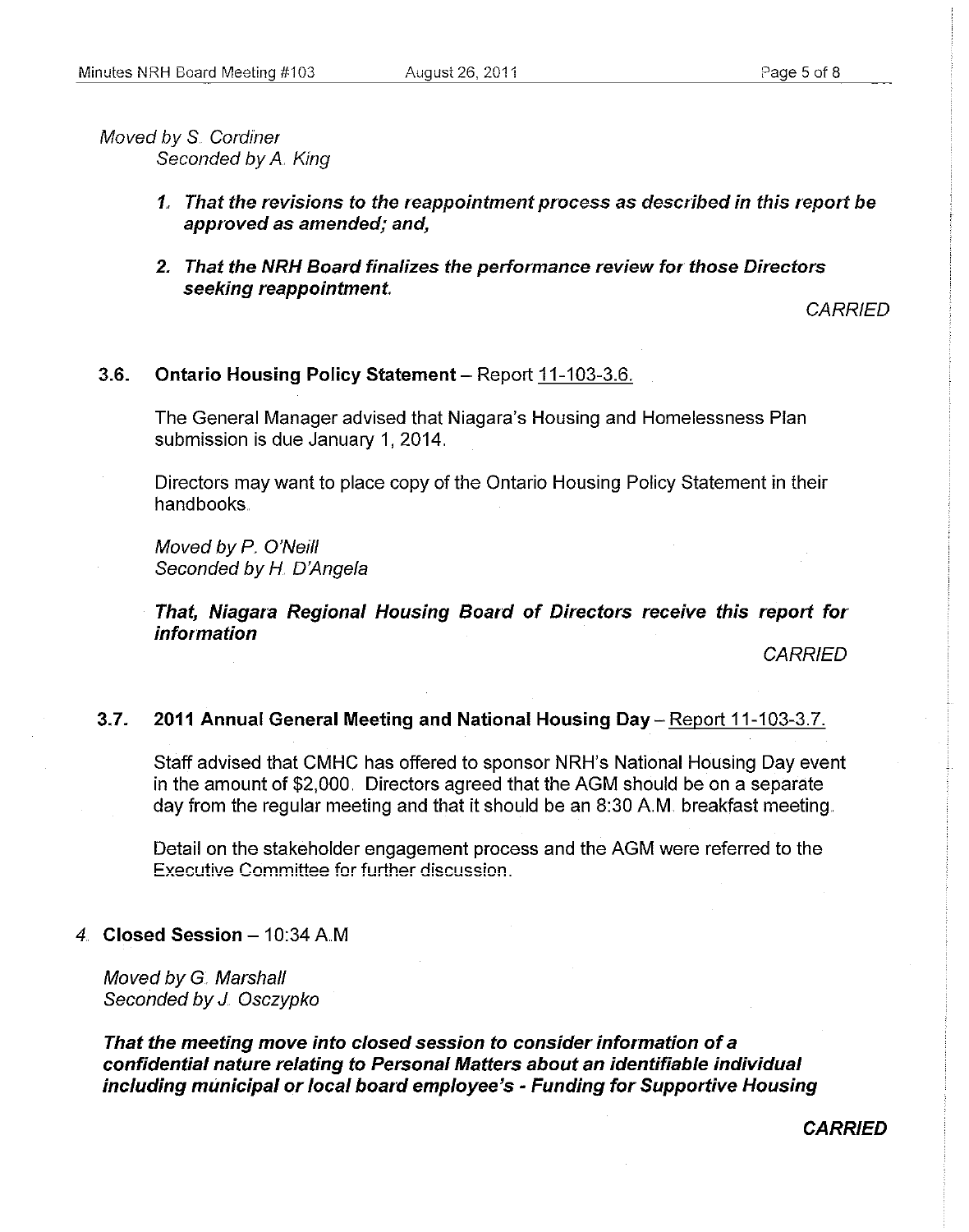$11:10 A.M.$ Moved by G. Marshall Seconded by S. Cordiner

That, the Niagara Regional Housing Board of Directors rise without report

**CARRIED** 

### 5. General Manager's Report

### $5.1.$  Financial Statements - Report 11-103-5.1.

Staff advised that the financial statements currently show NRH "breaking even", but it will be very tight. Due to the newly legislated rent inflation factor, payments to Housing Providers have increased significantly,

Moved by P. O'Neill Seconded by *J.* Osczypko

That, the Niagara Regional Housing Board of Directors receives the Financial Statements as at July 31,2011

**CARRIED** 

### 5.2. RFP for Architect

The General Manager requested volunteers to sit on the Architect RFP Selection Committee for the NRH project in Welland. J. Osczypko and P. O'Neill volunteered to sit on the selection committee.,

### 5.3" Federal-Provincial Program Funding Allocation for the next 3 Years

In the past, the province distributed funding for specific new programs ie. **Development, Rent Supplement, Homeownership etc. Over the next three years,** Niagara will receive a lump sum amount per year, much less than what would normally be received, to fund such programs. A plan for the use of the funding must be approved by Council and submitted to MMAH..

### 5.4" Rykert St. & Old Pine Trail Community Development

The RAFT has agreed to place a point person in these communities for one year commencing in September, This person will work with the residents and community partners to identify issues, suggest solutions and to ensure solutions are implemented ..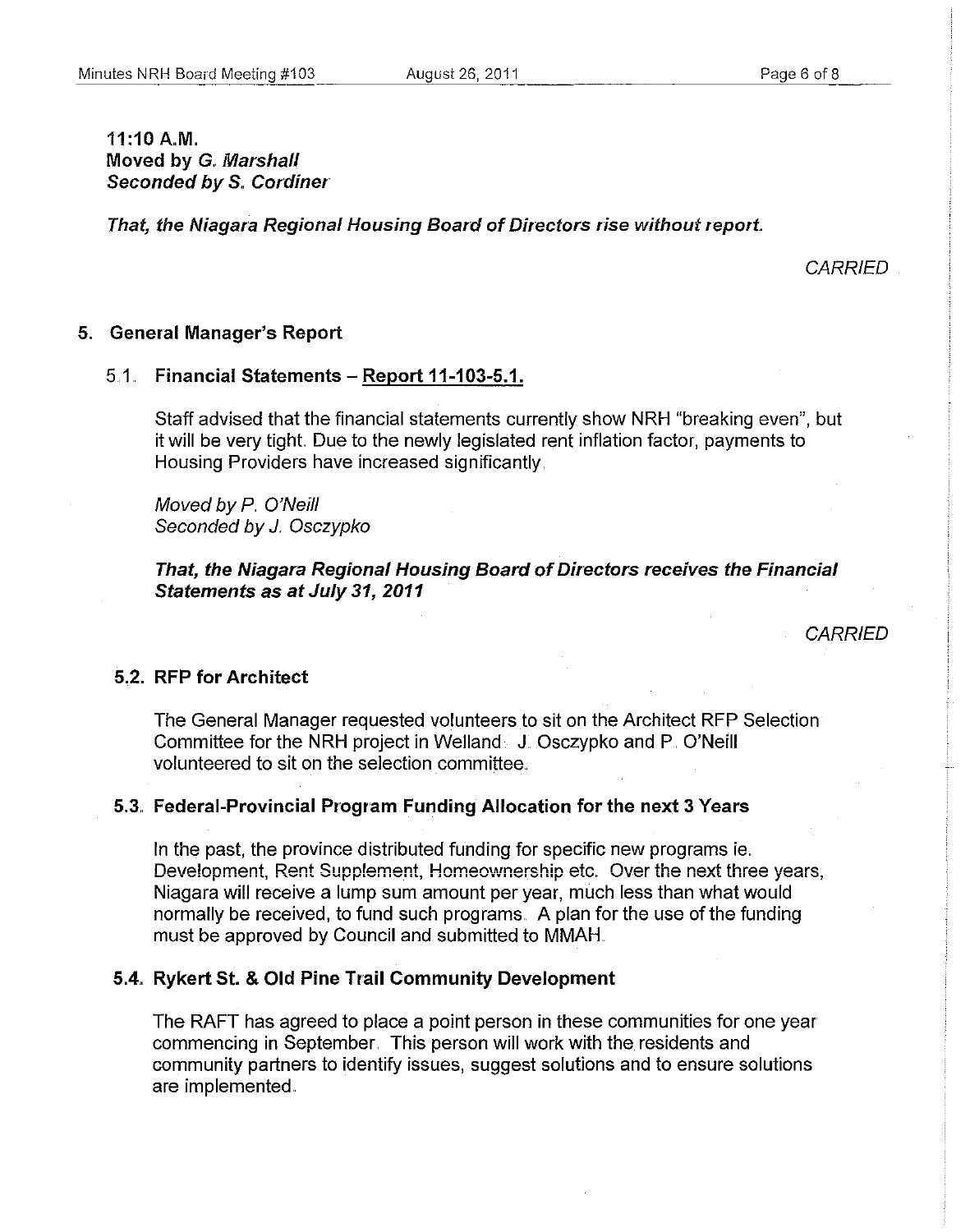### **5.5. Executive Committee Meeting**

The Executive Committee will be meeting on September 13<sup>th</sup> at 9:00 A.M. Items for consideration:

- Committee Structure this was put on hold while the Operating Agreement Steering Committee was reviewing the governance structure. Terms of Reference for all NRH committees will be reviewed.
- Planning Session  $A$  half day meeting, outside of regular board meeting in January or February for Strategic Planning ..
- $AGM$  finalize format

### 6" **Chair's Report**

No report

### 7" **Committee Reports**

7.1.. Executive Committee, Karen Murray, Chair

No Minutes

7.2. Governance Committee

No minutes.

7.3.. Investment Committee, H. O'Angela, Chair

No minutes.

7.4. Applicant/Tenant Appeals Committee

Minutes of the June 28, 2011 appeal hearings; provided for information.

- 7.5. Tender Awards Committee, A. King, Chair No minutes.
- 7.6.. Operating Agreement Steering Committee, Karen Murray, Co-Chair No minutes
- 7.7. Tenant Advisory Group, B. Hannah No minutes
- 7.8. Housing Provider Advisory Group, C. Jolliffe, Chair No minutes.
- 7.9. Community Advisory Group, B. Baker, Chair